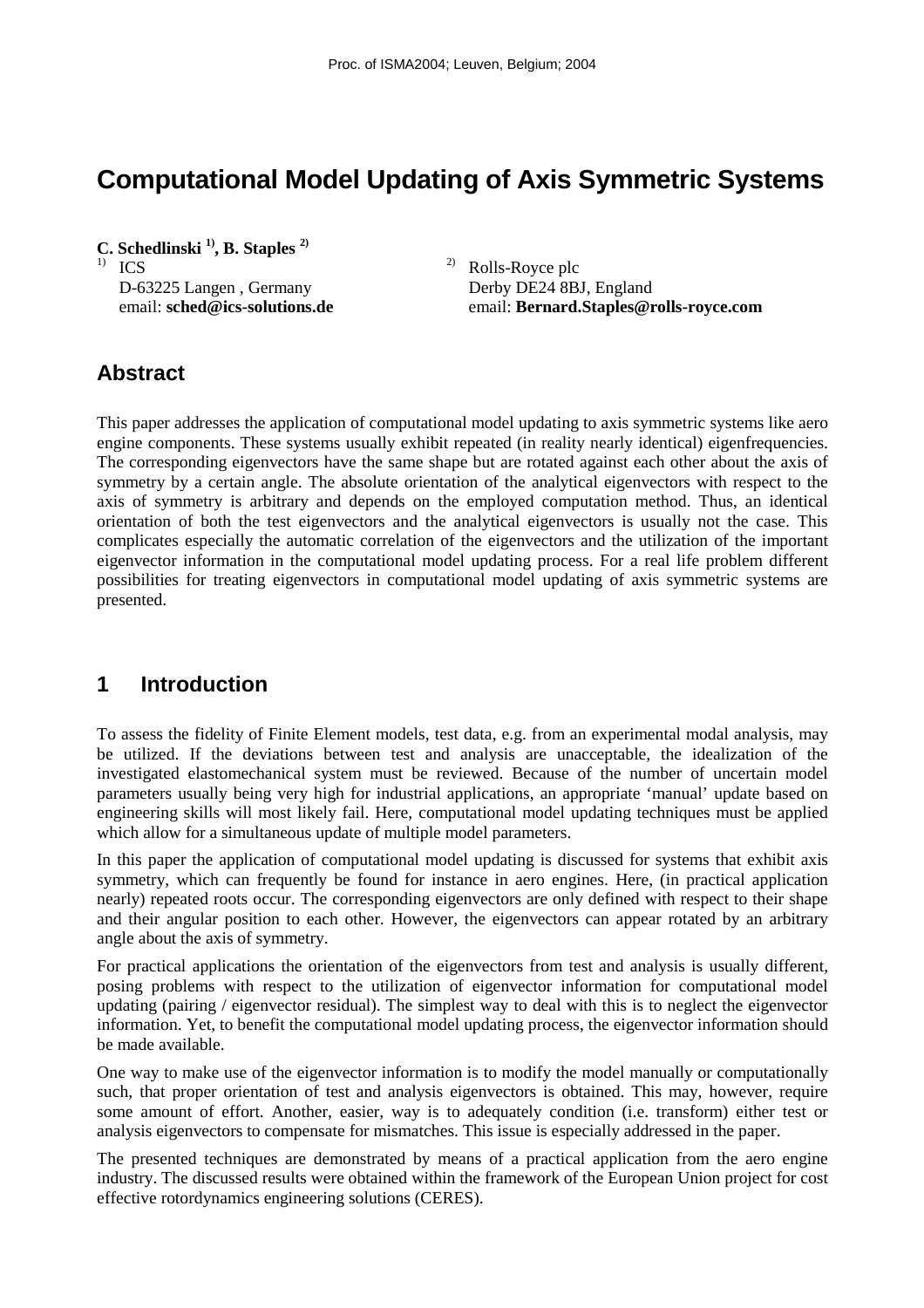## **2 Theory**

#### **2.1 Update of Physical Parameters**

The foundation for updating physical stiffness, mass, and damping parameters is a parameterization of the system matrices according to equations (1) (see also [1], [2]):

| $\mathbf{K} = \mathbf{K}_{A} + \sum \alpha_{i} \mathbf{K}_{i}$ , $i = 1  n_{\alpha}$ |  | (1a) |
|--------------------------------------------------------------------------------------|--|------|
| $\mathbf{M} = \mathbf{M}_{A} + \sum \beta_{i} \mathbf{M}_{i}$ , $j = 1  n_{\beta}$   |  | (1b) |
| $\mathbf{D} = \mathbf{D}_A + \sum \gamma_k \mathbf{D}_k$ , $k = 1  n_{\gamma}$       |  | (1c) |
|                                                                                      |  |      |

| with: $\mathbf{K}_{A}, \mathbf{M}_{A}, \mathbf{D}_{A}$ | initial stiffness, mass, and damping matrices                                 |
|--------------------------------------------------------|-------------------------------------------------------------------------------|
| $\mathbf{p} = [\alpha_i \beta_i \gamma_k]$             | vector of unknown design parameters                                           |
| $\mathbf{K}_{i}, \mathbf{M}_{i}, \mathbf{D}_{k}$       | given substructure matrices defining location and type of model uncertainties |

This parameterization allows for the local adjustment of uncertain model regions. By utilizing equations (1) and appropriate residuals, which consider different test/analysis deviations, the following objective function can be derived:

$$
J(p) = \Delta z^T W \Delta z + p^T W_p p \rightarrow min
$$
 (2)

| with: $\Delta z$ |                                       | residual vector    |
|------------------|---------------------------------------|--------------------|
|                  | $\mathbf{W}, \mathbf{W}_{\mathrm{p}}$ | weighting matrices |

The minimization of the objective function (2) yields the desired design parameters **p**. The second term on the right hand side of equation (2) is used for constraining the parameter variation. The weighting matrix must be carefully selected, as for  $W_p \gg 0$  no parameter changes will occur (see also [1]).

The residuals  $\Delta z = z_T - z(p)$  ( $z_T$ : test data vector,  $z(p)$ : corresponding analytical data vector) are usually nonlinear functions of the design parameters. Thus, the minimization problem is also nonlinear and is to be solved iteratively. One solution is the application of the classical sensitivity approach (see [2]). Here, the analytical data vector is linearized at point 0 by means of a Taylor series expansion truncated after the linear term. Proceeding this way leads to:

$$
\Delta z = \Delta z_0 - G_0 \Delta p \tag{3}
$$

| with: $\Delta p = p - p_0$                                               | design parameter changes                          |
|--------------------------------------------------------------------------|---------------------------------------------------|
| $\Delta z_0 = z_T - z(p_0)$                                              | test/analysis deviations at linearization point 0 |
| $\mathbf{G}_0 = \partial \mathbf{z}/\partial \mathbf{p}$ <sub>p=p0</sub> | sensitivity matrix at linearization point 0       |
| $\mathbf{p}_0$                                                           | design parameters at linearization point 0        |

As long as the design parameters are not bounded the minimization problem (2) yields the linear problem (4). The latter is to be solved in each iteration step for the current linearization point: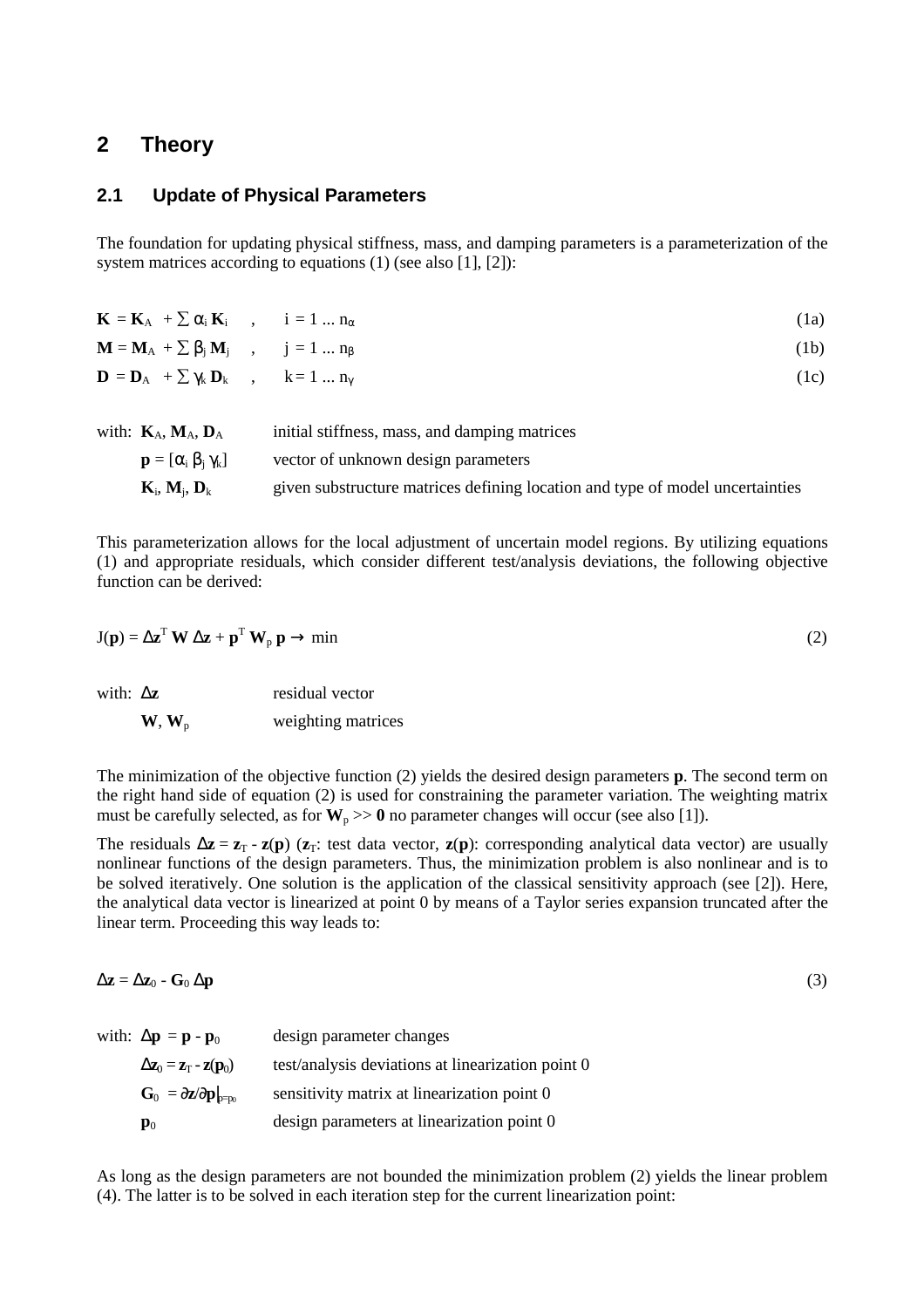$(\mathbf{G}_0^{\mathrm{T}} \mathbf{W} \mathbf{G}_0 + \mathbf{W}_{\mathrm{p}}) \Delta \mathbf{p} = \mathbf{G}_0^{\mathrm{T}}$  $\int_0^T \mathbf{W} \, \Delta \mathbf{z}_0$  (4)

For  $W_p = 0$  equation (4) represents a standard weighted least squares approach. Of course, any other mathematical minimization technique can be applied for solving equation (2).

In contrast to the assembly of the analytic stiffness and mass matrix, the generation of the analytic damping matrix is usually a difficult task. For treating system damping in an update process modal damping parameters can be utilized alternatively. For further discussions on this topic it is referred to the literature (see for instance [1], [3]).

#### **2.2 Eigenvalue and Eigenvector Residuals**

Commonly, the eigenvalue and the eigenvector residuals are employed. Here, the analytical eigenvalues (squares of the eigenfrequencies) and eigenvectors are subtracted from the corresponding experimental results. The residual vector in this case becomes:

$$
\Delta \mathbf{z}_0 = \begin{bmatrix} \lambda_{\text{Ti}} - \lambda_i \\ \mathbf{x}_{\text{Ti}} - \mathbf{x}_i \end{bmatrix}_0, \quad i = 1, ..., n
$$
 (5)

| with: $\lambda_{\text{Ti}}$ , $\lambda_{\text{i}}$ | test/analysis vectors of eigenvalues |
|----------------------------------------------------|--------------------------------------|
| $\mathbf{X}_{\text{Ti}}, \mathbf{X}_{\text{i}}$    | test/analysis eigenvectors           |

The corresponding sensitivity matrix is given by equation (6). The calculation of the partial derivatives can be found for instance in references [1], [2].

$$
\mathbf{G}_0 = \begin{bmatrix} \frac{\partial \lambda_i}{\partial \mathbf{p}} \\ \frac{\partial \mathbf{x}_i}{\partial \mathbf{p}} \end{bmatrix}_{0}, i = 1,..., n
$$
 (6)

If real eigenvalues and eigenvectors are employed, the adjustment of damping parameters is not possible. The corresponding sensitivities equal zero since the real eigenvalues and eigenvectors depend solely on the stiffness and the mass parameters of the system.

#### **2.3 Pairing of Eigenvalues and Eigenvectors**

The pairing of analytical data and test data is accomplished by means of the MAC value of the eigenvectors:

$$
\text{MAC} := \frac{\left(\mathbf{x}_1^{\mathrm{T}} \ \mathbf{x}\right)^2}{\left(\mathbf{x}_1^{\mathrm{T}} \ \mathbf{x}_1\right)\left(\mathbf{x}^{\mathrm{T}} \ \mathbf{x}\right)}
$$
(7)

which states the linear dependency of two vectors  $\mathbf{x}_T$ ,  $\mathbf{x}$ . A MAC value of one denotes that two vectors are collinear and a MAC value of zero indicates that two vectors are orthogonal.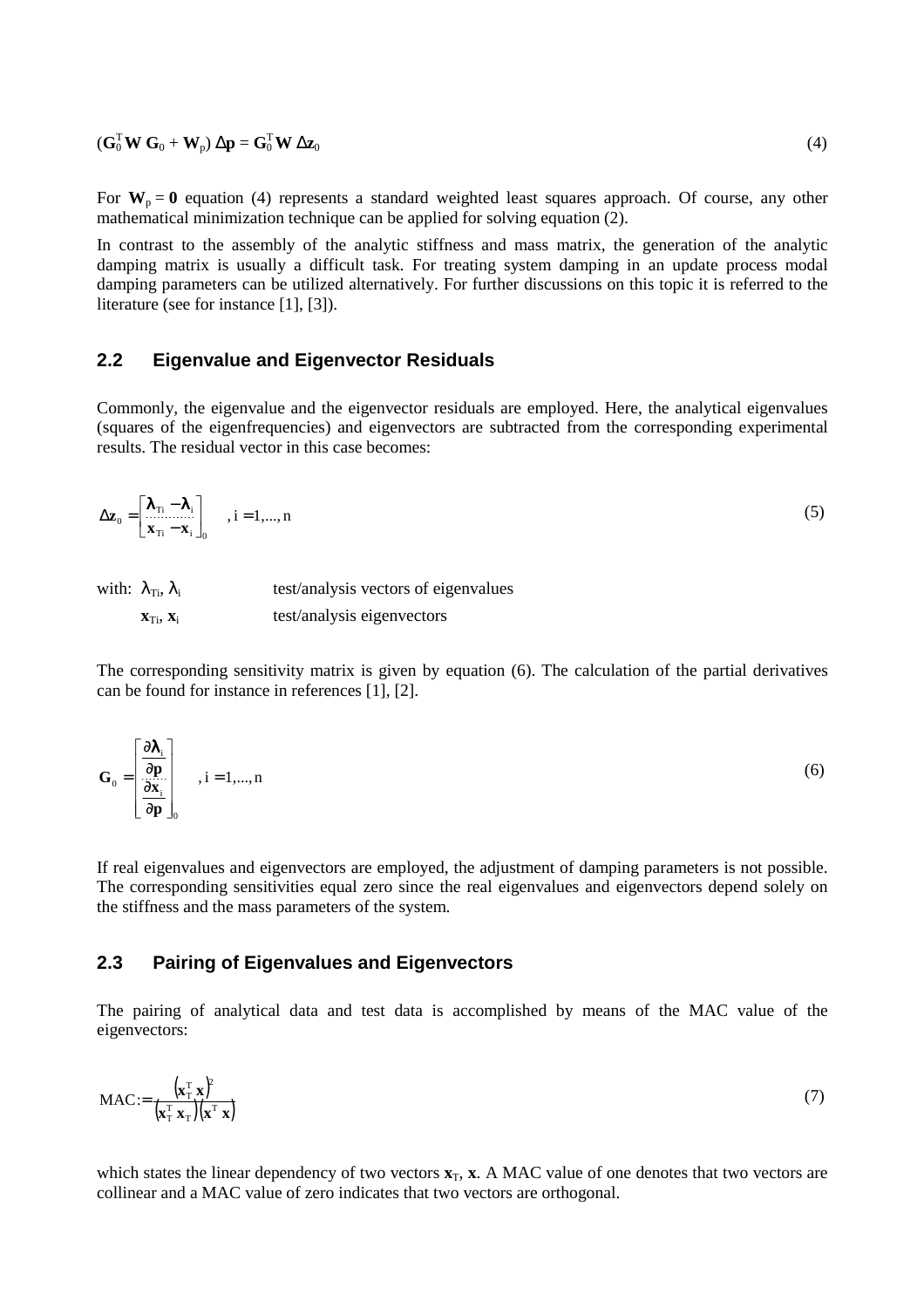Axis symmetric systems usually exhibit repeated (in reality nearly identical) roots. The corresponding eigenvectors are only defined with respect to their shape and their angular position to each other - the absolute orientation with respect to the axis of symmetry is arbitrary and depends on the employed computation method. Thus, an identical orientation of both, the test and the analytical eigenvectors, is usually not the case. This may cause a significant decrease of the MAC values of corresponding eigenvectors, which complicates or even prevents the utilization of the eigenvector information.

In these cases the following steps can be taken:

- 1) disregard of the eigenvector information and exclusive utilization of the eigenvalue information; eigenvector information will only be used to correlate (with limitations) corresponding test/analysis eigenvalues
- 2) 'manual' or computational remodeling of the Finite Element model to receive an equal orientation of the test/analysis eigenvectors
- 3) direct conditioning (transformation) of the analytical or experimental eigenvectors for compensating possible misalignments

Point 1) bears the disadvantage that the local eigenvector information cannot be used. This may deteriorate the convergence behavior of the update runs and may complicate the update of local regions, respectively. Point 2) is often very time consuming (for instance to exactly model/update local masses). Additionally, the method of choice varies depending on the investigated system. Point 3) usually requires only little efforts and is generally applicable. One possible realization is presented in the following section.

#### **2.4 Eigenvector Transformation**

The analytical modal analysis of axis symmetric systems primarily computes orthogonal pairs of eigenvectors exhibiting identical eigenvalues (repeated roots). The eigenvectors of corresponding pairs have the same shape but are rotated against each other by a certain angle. The total orientation of the eigenvectors with respect to the axis of symmetry is arbitrary, which means that any rotation of an eigenvector pair yields again a valid pair of eigenvectors.

For real systems the eigenvector orientation with respect to the axis of symmetry is usually fixed due to geometric tolerances (distortion of symmetry) and the corresponding eigenvalues are nearly identical (closely spaced). This can lead to very low MAC values for misaligned test/analysis eigenvectors, even if the visual coherence is obviously given.

For adjusting the orientation of test and analysis data, either the test or the analysis eigenvectors are to be rotated or transformed. One approach, as presented for instance in [4], proposes the rotation of the eigenvectors and/or their Fourier decomposition. However, this method requires equally spaced measurement positions about the circumference.

A more general method, which especially does not imply any limitations regarding the position of the measurement points, is illustrated below:

First, the repeated or closely spaced analytical eigenfrequencies are determined (for analytical results both eigenvalues of an eigenvector pair are usually given; for experimental data this is not necessarily the case). The assignment can be easily automated for instance by use of a selectable frequency bandwidth. This enables again a computational model updating without user interaction.

Next, the two test eigenvectors are determined, which can be correlated with a certain pair of analytical eigenvectors. This is accomplished by taking advantage of the fact, that each linear combination of the analytical eigenvectors of an eigenvector pair again yields a valid eigenvector. Ideally this means, that each corresponding test eigenvector can be considered as a linear combination of an eigenvector pair: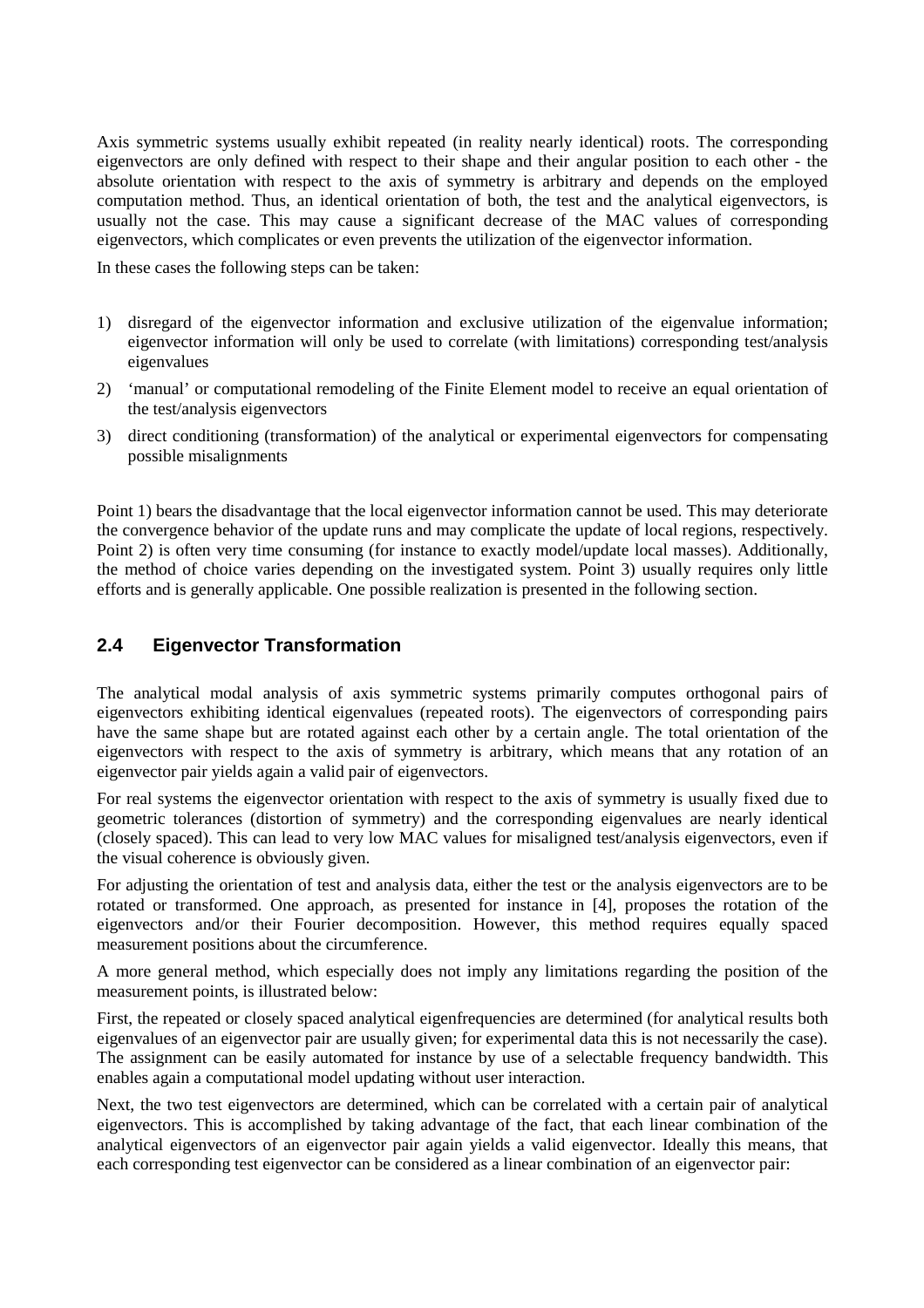$\mathbf{x}_{\text{Ti}} = \alpha_i \mathbf{x}_1 + \beta_i \mathbf{x}_2$  (8)

| with: $\mathbf{x}_{\text{Ti}}$ |                                 | test eigenvectors, $i = 1$ number of test eigenvectors |
|--------------------------------|---------------------------------|--------------------------------------------------------|
|                                | $\mathbf{X}_1$ , $\mathbf{X}_2$ | pair of analytical eigenvectors                        |
|                                | $\alpha_i, \beta_i$             | scalar factors                                         |

Due to the inevitable deviations between test and analysis the scalar factors  $\alpha_i$  und  $\beta_i$  are practically determined in a least squares sense according to equation (9):

$$
\begin{bmatrix} \alpha_i \\ \beta_i \end{bmatrix} = [\mathbf{x}_1 \quad \mathbf{x}_2]^{\dagger} \mathbf{x}_{\text{Ti}} \tag{9}
$$

with:  $\begin{bmatrix} \mathbf{x}_1 & \mathbf{x}_2 \end{bmatrix}^+$  pseudo-inverse of  $\begin{bmatrix} \mathbf{x}_1 & \mathbf{x}_2 \end{bmatrix}$ 

Hence, for each test eigenvector a 'new' corresponding transformed analytical eigenvector can be computed utilizing the scalar factors determined via (9):

$$
\mathbf{x}_{\mathrm{Ai}} = \alpha_{i} \, \mathbf{x}_{1} + \beta_{i} \, \mathbf{x}_{2} \tag{10}
$$

For all determinable pairs  $\mathbf{x}_{Ti}$  and  $\mathbf{x}_{Ai}$  the MAC values according to equation (7) are then calculated. The two test eigenvectors, which exhibit the largest MAC values with the transformed analytical eigenvectors, are finally considered as corresponding test eigenvectors. For practical applications it is advisable to solely use correlations above a certain MAC limit and within a certain frequency tolerance.

The determined transformed pair of eigenvectors according to equation (10) can already be used for further analyses like correlation. Yet, it should be mentioned that the two corresponding transformations do not have anything in common so far. For improving this situation the analytical eigenvector pair is finally transformed simultaneously onto the corresponding test eigenvector pair. This transformation is basically made by analogy to equation (8) to (10).

Additionally, the orthonormality of the analytical eigenvectors with respect to the mass matrix is enforced. A detailed description of the underlying method can be found in [5] (particular application of the eigenvector smoothing presented in [5]).

#### **3 Example**

For a real life example taken from the aerospace industry the discussed possibilities for treating eigenvectors within computational model updating of axis symmetric systems are presented in the following. The investigated system is a so called 'bypass duct' of an aero engine, which has been analyzed in the frame of the 'GROWTH' program of the European Commission in the research project CERES (Cost Effective Rotordynamics Engineering Solutions).

Figure 1 shows the Finite Element model of the bypass duct. It is a hybrid shell/beam model and consists of about 2000 elements and 3000 nodes. The boundary conditions are assumed to be free/free, as they can easily be realized in the test setup.

The investigated physical bypass duct is depicted in Figure 2. It possesses several attached masses, which are not explicitly considered in the Finite Element model. For this bypass duct an experimental model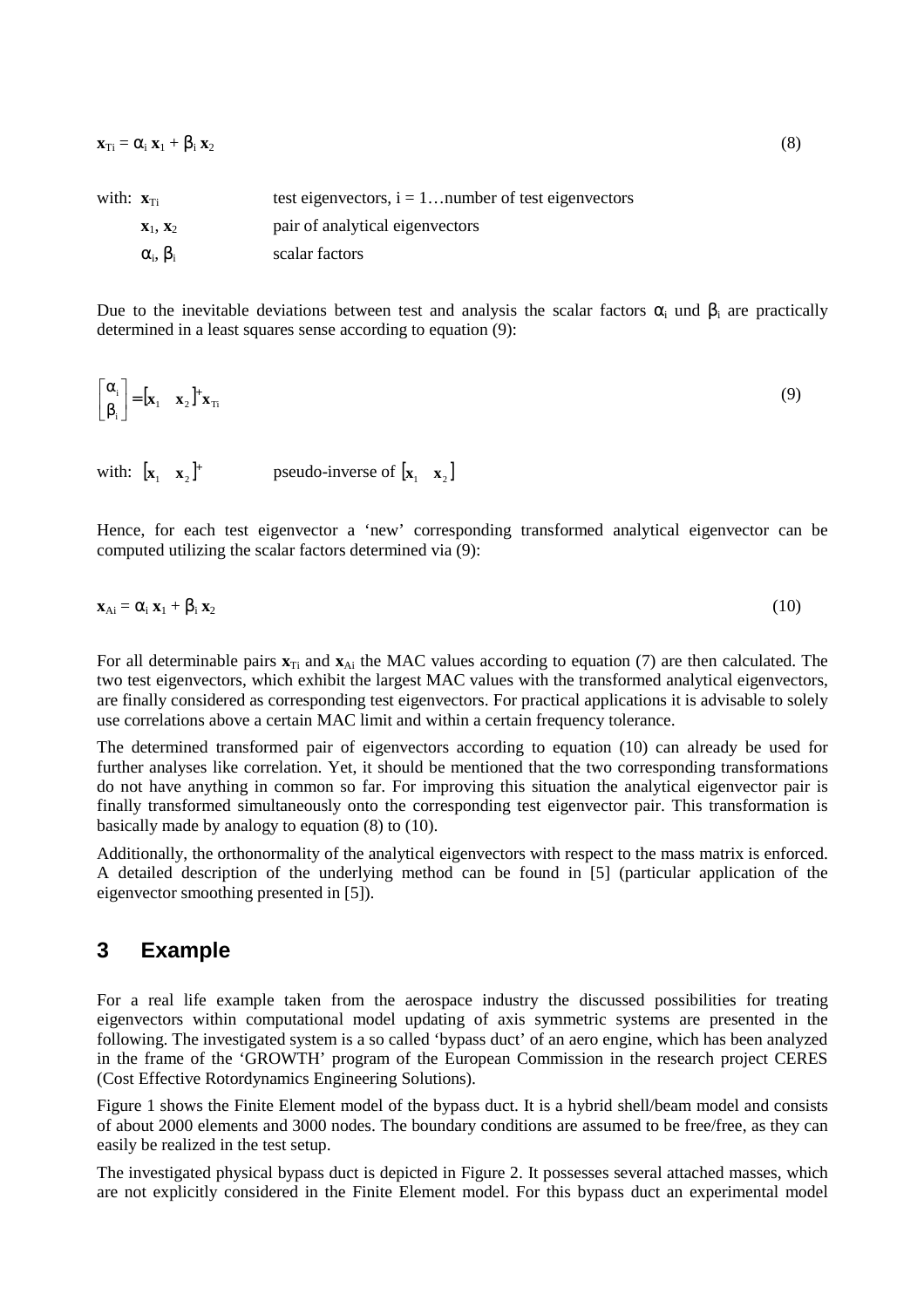analysis in a free/free configuration was conducted by Rolls-Royce plc. in Bristol, England. The results state the foundation for the following model validation.





Figure 1: Finite Element model of the bypass duct Figure 2: Investigated bypass duct

(Rolls-Royce plc.)

The initial correlation for the first 20 eigenfrequencies and eigenvectors of the bypass duct is shown in Table 1 and Figure 3, respectively (EMA = experimental modal analysis, FEA = Finite Element analysis). The correlation considers only eigenfrequencies within a tolerance of 30 % and eigenvectors with a MAC value larger than 70 %. Please note that the numbering of the analytical eigenvectors starts at seven (one to six are rigid body eigenvectors of the free/free system).

Obviously, the correlation does not provide a satisfactory result. Especially the first two eigenvectors exhibit MAC values less than 60 %. A visual comparison of the shape of the first experimental eigenvector with the first elastic analytical eigenvector is shown in Figure 4. Both eigenvectors have the same shape but are rotated against each other by about 20°.

| Nr. | <b>EMA Nr.</b> | FEA Nr. | <b>EMA Freq.</b><br>[Hz] | <b>FEA Freq.</b><br>[Hz] | <b>Freq. Dev.</b><br>[%] | <b>MAC</b><br>[%] |
|-----|----------------|---------|--------------------------|--------------------------|--------------------------|-------------------|
|     | 3              | 9       | 73,67                    | 75,74                    | 2,82                     | 74,81             |
|     |                | 10      | 76,12                    | 78,00                    | 2,48                     | 80,06             |
|     |                | 11      | 122,13                   | 106,56                   | $-12,75$                 | 83,19             |
| 4   | 6              | 12      | 127,41                   | 106,80                   | $-16,18$                 | 88,46             |
|     | 16             | 22      | 212,80                   | 215,93                   | 1,47                     | 85,28             |
| 6   | 17             | 24      | 238,85                   | 243,59                   | 1,98                     | 71,96             |

Table 1: Initial correlation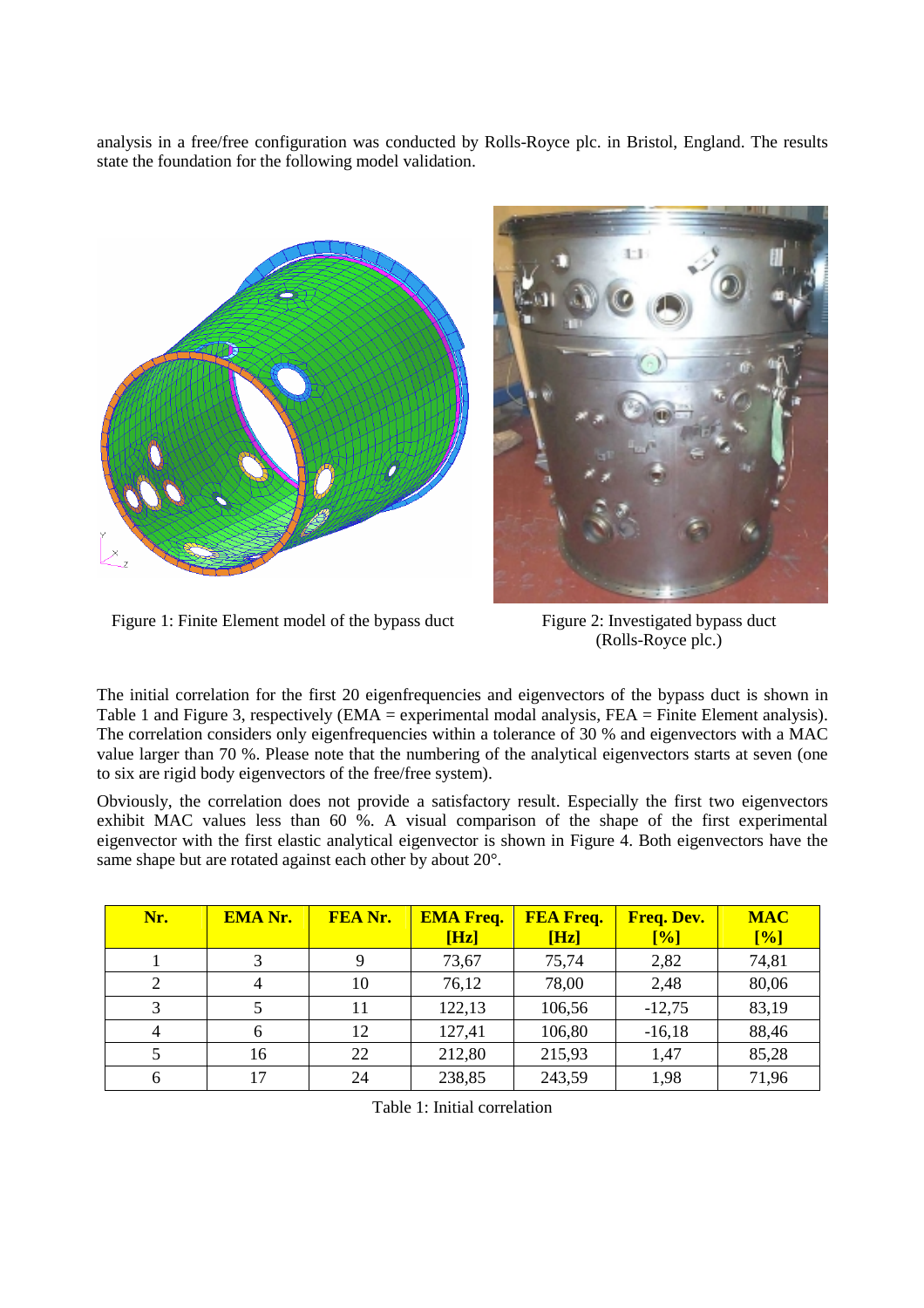

Figure 3: MAC matrix, initial configuration



Figure 4: Comparison of first experimental with first analytical eigenvector

The correlation after applying the eigenvector transformation is given in Table 2 and Figure 5. Now, the number of correlated eigenfrequencies and eigenvectors is doubled and especially the first eigenvector shows a MAC value of about 90 %.

| Nr. | <b>EMA Nr.</b> | FEA Nr. | <b>EMA Freq.</b><br>[Hz] | <b>FEA Freq.</b><br>[Hz] | Freq. Dev.<br>[%] | <b>MAC</b><br>[%] |
|-----|----------------|---------|--------------------------|--------------------------|-------------------|-------------------|
|     |                |         | 48,39                    | 40,38                    | $-16,57$          | 89,19             |
|     |                |         | 48,77                    | 40,64                    | $-16,67$          | 88,25             |
|     |                |         | 73,67                    | 75,74                    | 2,82              | 74,93             |
|     |                | 10      | 76,12                    | 78,00                    | 2,48              | 80,43             |
|     |                |         | 122,13                   | 106,56                   | $-12,75$          | 84,65             |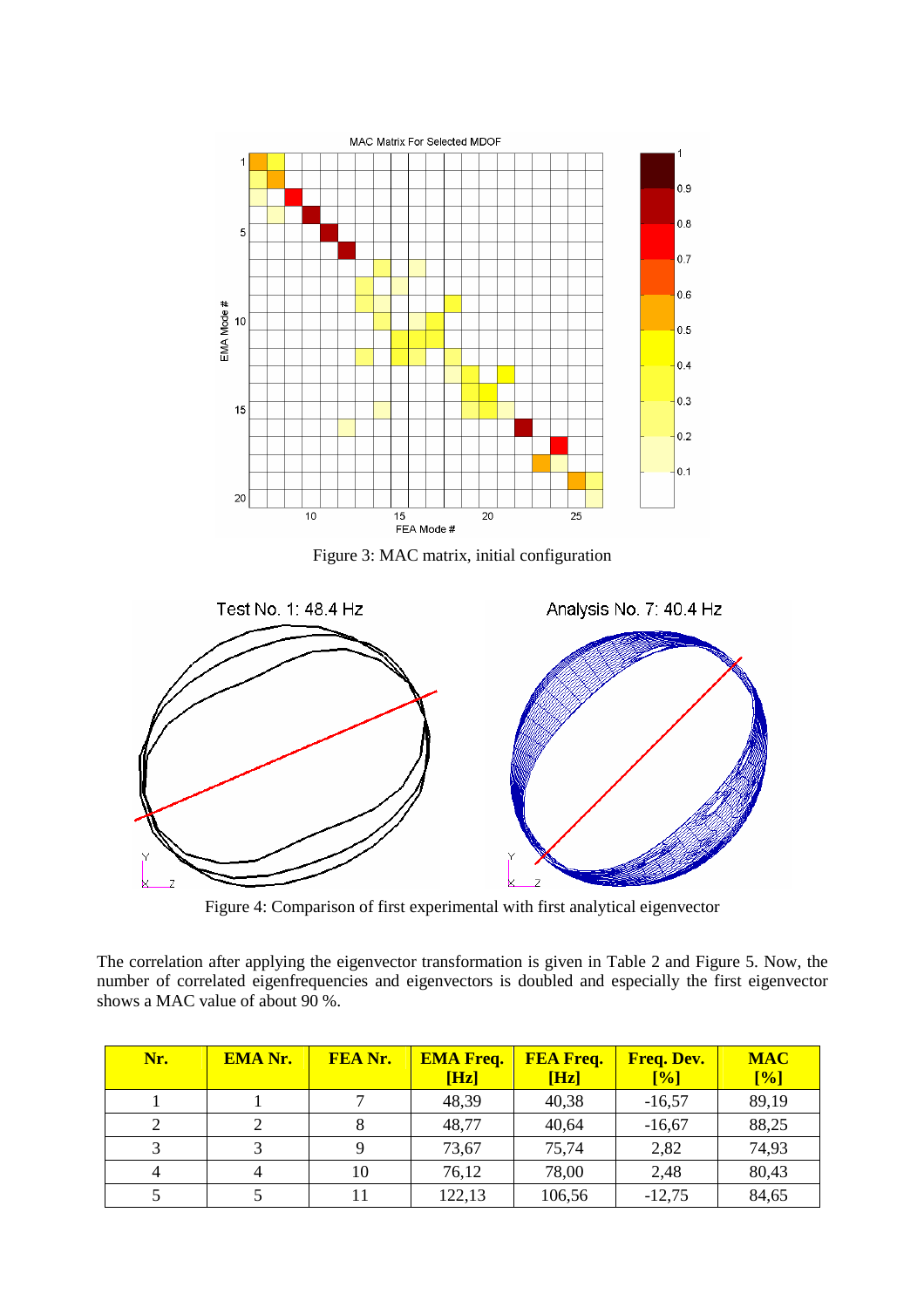| Nr. | <b>EMA Nr.</b> | <b>FEA Nr.</b> | <b>EMA Freq.</b><br>[Hz] | <b>FEA Freq.</b><br>[Hz] | Freq. Dev.<br>[%] | <b>MAC</b><br>[%] |
|-----|----------------|----------------|--------------------------|--------------------------|-------------------|-------------------|
| 6   | 6              | 12             | 127,41                   | 106,80                   | $-16,18$          | 90,22             |
|     | 13             | 19             | 195,34                   | 200,37                   | 2,58              | 77,68             |
| 8   | 14             | 20             | 200,11                   | 201,11                   | 0,50              | 74,77             |
| 9   | 15             | 21             | 204,25                   | 203,42                   | $-0,41$           | 79,29             |
| 10  | 16             | 22             | 212,80                   | 215,93                   | 1,47              | 85,28             |
| 11  | 17             | 23             | 238,85                   | 242,67                   | 1,60              | 78,08             |
| 12  | 18             | 24             | 239,31                   | 243,59                   | 1,79              | 73,69             |
| 13  | 19             | 25             | 286,76                   | 297,30                   | 3,68              | 76,34             |

Table 2: Correlation after applying the eigenvector transformation



Figure 5: MAC matrix, after applying the eigenvector transformation

However, even after this considerable improvement of the correlation Figure 5 still exhibits a clear gap in the range between the seventh and the twelfth experimental eigenvector. The corresponding mode shapes show predominantly local deformations of the mantle surface of the bypass duct. The used Finite Element model is obviously not capable of representing these mode shapes, since the attached masses (see also Figure 2) are not explicitly modeled. Thus, this effect cannot be compensated by the eigenvector transformation.

The frequency deviations listed in Table 2 are not acceptable for some eigenvectors. Therefore, computational model updating will be performed investigating the different methods already described above: 1) Disregard of the eigenvector information and exclusive utilization of the eigenvalue information, 2) 'manual' or computational remodeling of the Finite Element model, and 3) direct conditioning of the analytical or the experimental eigenvectors. For all analyzed variants the dominant area moments of inertia of the front and the rear flange (two parameters) are considered for computational model updating.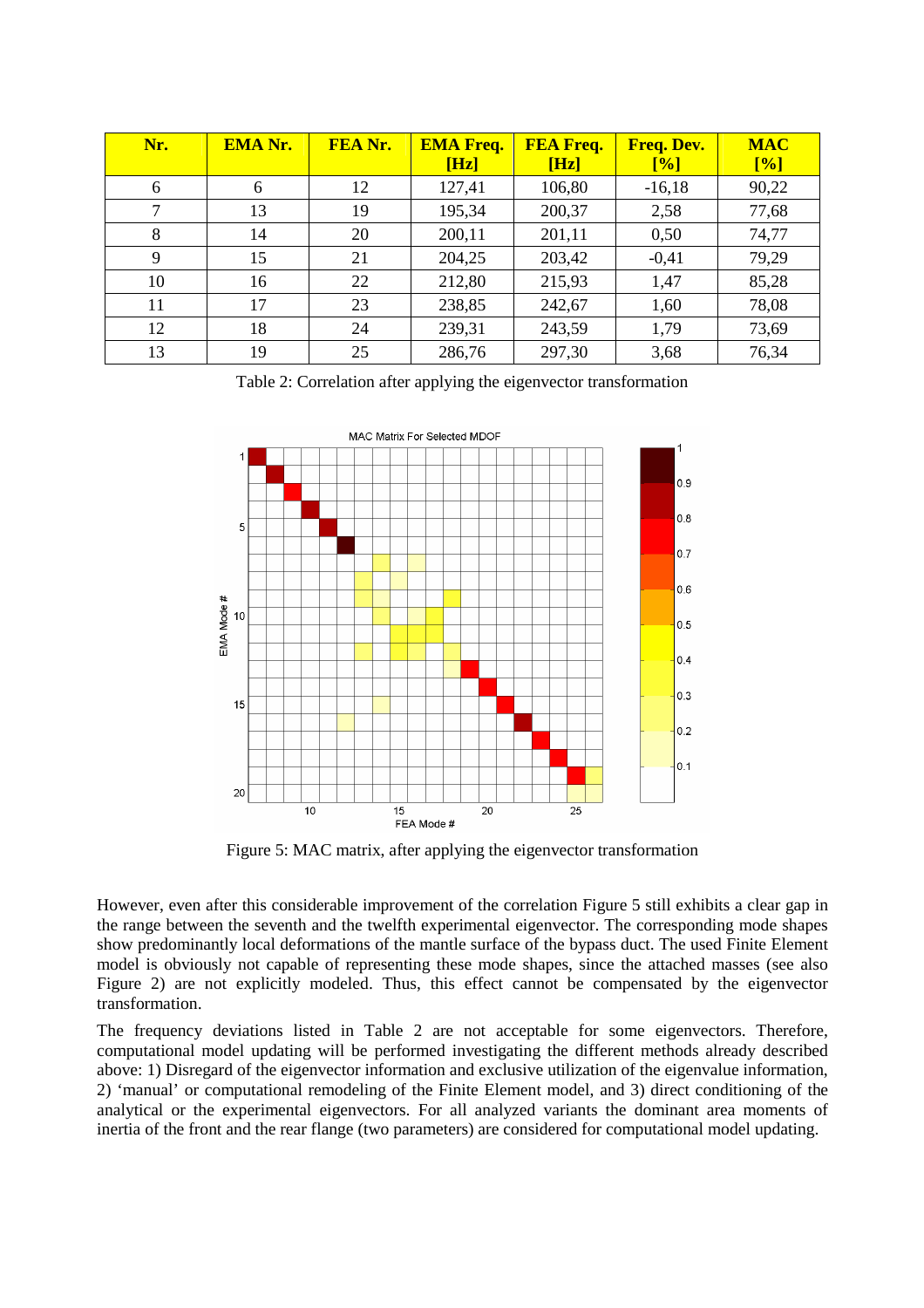#### **3.1 Update without Eigenvector Information**

The update without eigenvector information is carried out by solely using the eigenvectors for pairing the corresponding test and analysis eigenvalues. Only the upper block of equation (5) is used as the residual. Figure 6 shows the update progression over ten iteration steps. Convergence is achieved after about five iteration steps.



Figure 6: Update progression, eigenvector information neglected

For assuring comparability of the results the correlation after computational model updating will utilize the eigenvector transformation. The corresponding results are collected in Table 3 and Figure 7.

| Nr.            | <b>EMA Nr.</b> | FEA Nr. | <b>EMA Freq.</b><br>[Hz] | <b>FEA Freq.</b><br>[Hz] | <b>Freq. Dev.</b><br>[%] | <b>MAC</b><br>[%] |
|----------------|----------------|---------|--------------------------|--------------------------|--------------------------|-------------------|
| 1              |                | 7       | 48,39                    | 48,07                    | $-0,66$                  | 90,98             |
| $\overline{2}$ | 2              | 8       | 48,77                    | 48,38                    | $-0,79$                  | 90,11             |
| 3              | 3              | 9       | 73,67                    | 74,13                    | 0,63                     | 77,18             |
| 4              | 4              | 10      | 76,12                    | 76,07                    | $-0,07$                  | 81,35             |
| 5              | 5              | 11      | 122,13                   | 124,29                   | 1,76                     | 86,10             |
| 6              | 6              | 12      | 127,41                   | 125,02                   | $-1,87$                  | 90,92             |
| $\overline{7}$ | 13             | 19      | 195,34                   | 199,76                   | 2,26                     | 77,18             |
| 8              | 14             | 20      | 200,11                   | 201,10                   | 0,49                     | 74,97             |
| 9              | 15             | 21      | 204,25                   | 201,27                   | $-1,46$                  | 81,08             |
| 10             | 16             | 22      | 212,80                   | 211,52                   | $-0,60$                  | 89,16             |
| 11             | 17             | 23      | 238,85                   | 242,69                   | 1,61                     | 78,05             |
| 12             | 18             | 24      | 239,31                   | 243,62                   | 1,80                     | 73,66             |

Table 3: Correlation after updating without eigenvector information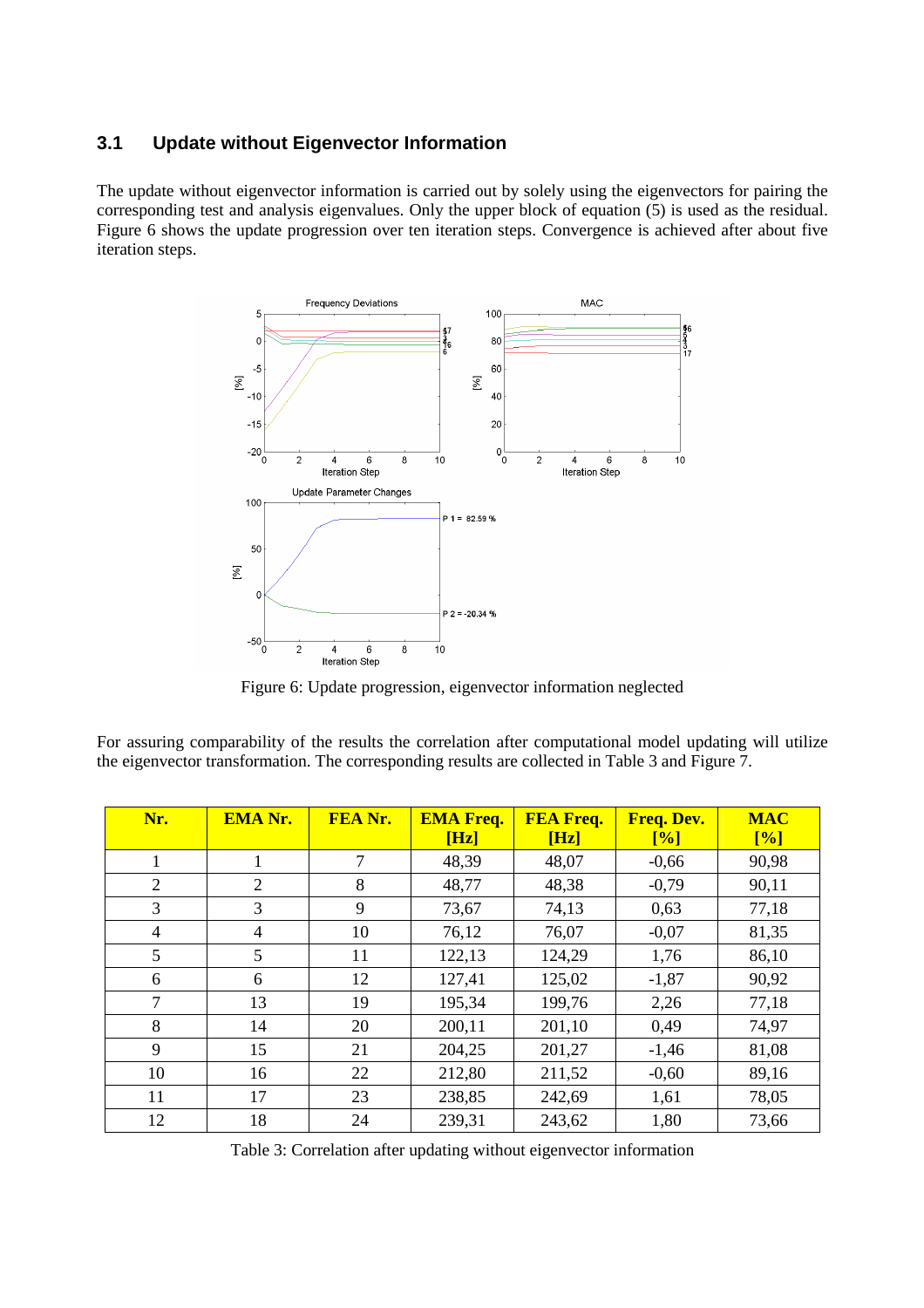

Figure 7: MAC matrix, after updating without eigenvector information

The computational model update yields an obvious reduction of the frequency deviations. For all paired eigenfrequencies the deviation lies below 3 %. The MAC values (using the eigenvector transformation) are only slightly improved by computational model updating.

#### **3.2 Update after Modification of the Finite Element Model**

In a first step the Finite Element model of the bypass duct is remodeled for minimizing misalignments between experimental and analytical eigenvectors. Since an explicit modeling of the attached masses is too time consuming, a different approach is favored making the following assumptions:

- uncertainties regarding the mass distribution of the bypass duct solely exist in the area of the mantle hole flanges
- the mantle holes can be grouped into four sets for computational model updating (small, intermediate 1, intermediate 2, and large; see also Figure 8)

By computationally model updating the flange densities in the area of the mantle holes a minimization of the eigenvector misalignment is reached. For the computational model updating only the eigenvector residual according to the lower block in equation (5) is utilized. Thus, a minimization of the eigenvalues is not forced at this time.

The correlation for the bypass duct after the remodeling step is exemplarily depicted in Figure 9 using the MAC matrix (MAC values computed without eigenvector transformation).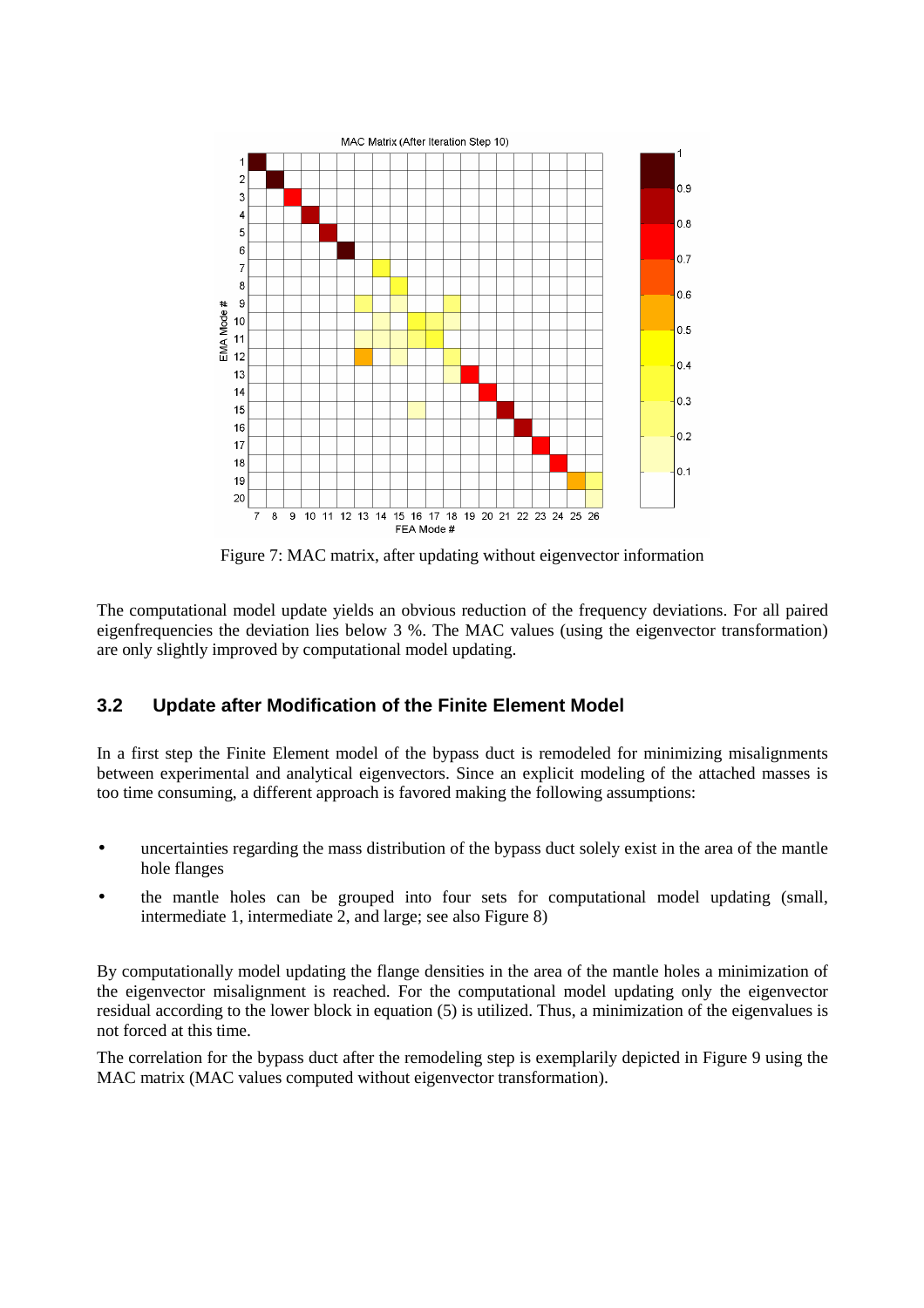

Figure 8: Mantle holes subdivided in four groups



Figure 9: MAC matrix, after remodeling (without eigenvector transformation)

A comparison with Figure 3 shows an obvious reduction of the misalignment resulting in higher MAC values (after remodeling 11 instead of six eigenvectors can be paired with MAC values larger than 70 %).

Using the remodeled Finite Element model computational model updating is again performed disregarding the eigenvector transformation. It is assumed that the reduction of the misalignment is already sufficient. The progression of the model update is shown in Figure 10 for 10 iteration steps. The final parameter changes equal those depicted in Figure 6 without the eigenvector transformation.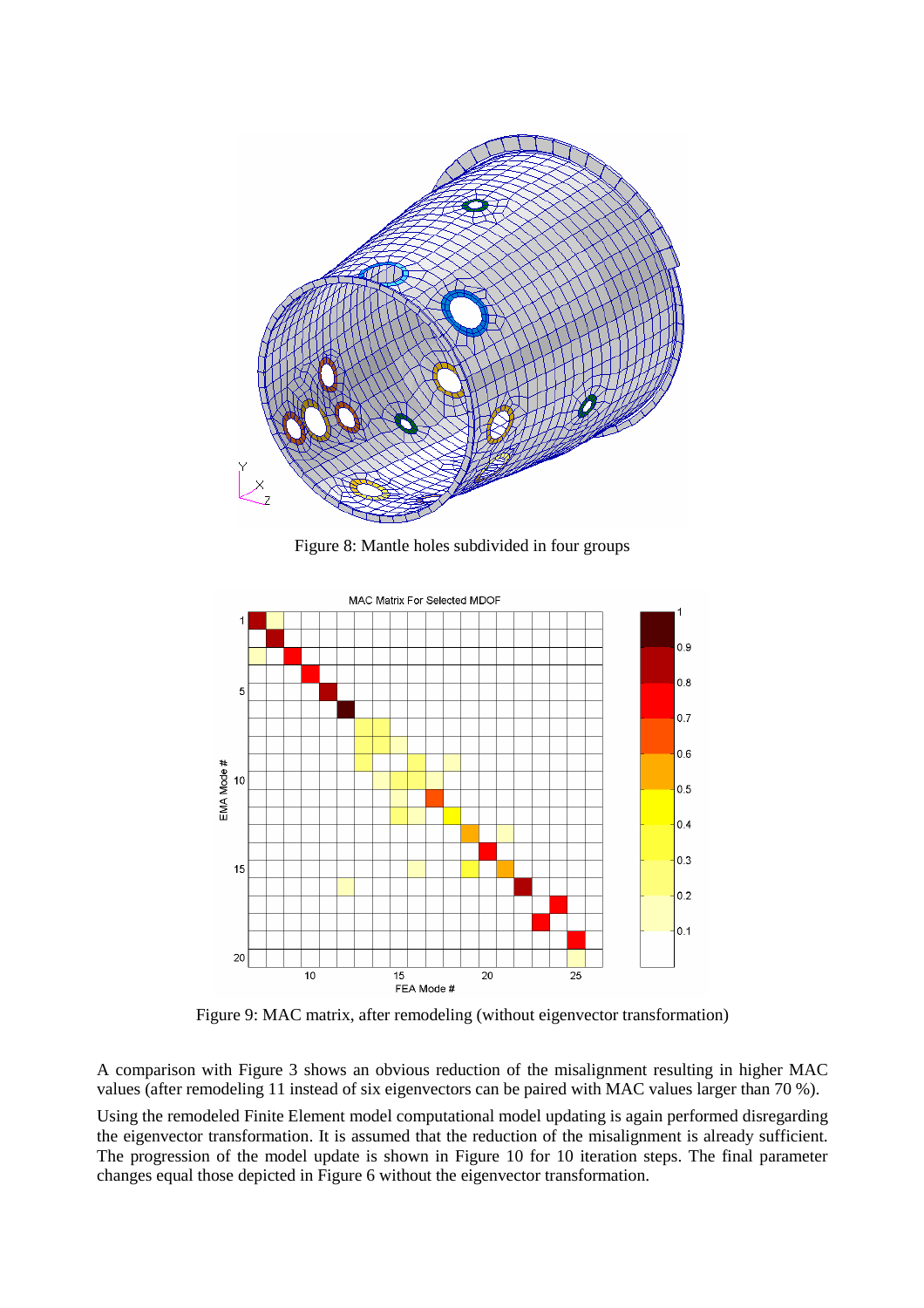

Figure 10: Update progression, modified Finite Element model

Table 4 and Figure 11 show the correlation after updating the modified Finite Element model. Again, the correlation after computational model updating is carried out with eigenvector transformation for ensuring comparability of the results.

| Nr.            | <b>EMA Nr.</b> | FEA Nr. | <b>EMA Freq.</b><br>[Hz] | <b>FEA Freq.</b><br>[Hz] | Freq. Dev.<br>[%] | <b>MAC</b><br>[%] |
|----------------|----------------|---------|--------------------------|--------------------------|-------------------|-------------------|
| $\mathbf{1}$   | 1              | 7       | 48,39                    | 48,09                    | $-0,62$           | 91,03             |
| $\overline{2}$ | $\overline{2}$ | 8       | 48,77                    | 48,52                    | $-0,51$           | 90,18             |
| 3              | 3              | 9       | 73,67                    | 73,92                    | 0,34              | 77,35             |
| $\overline{4}$ | $\overline{4}$ | 10      | 76,12                    | 76,27                    | 0,20              | 81,23             |
| 5              | 5              | 11      | 122,13                   | 123,64                   | 1,24              | 86,67             |
| 6              | 6              | 12      | 127,41                   | 125,74                   | $-1,31$           | 91,10             |
| 7              | 8              | 13      | 164,03                   | 165,99                   | 1,19              | 72,72             |
| 8              | 9              | 15      | 173,09                   | 173,24                   | 0,09              | 70,09             |
| 9              | 13             | 19      | 195,34                   | 198,32                   | 1,53              | 81,25             |
| 10             | 14             | 20      | 200,11                   | 200,05                   | $-0,03$           | 77,38             |
| 11             | 15             | 21      | 204,25                   | 201,86                   | $-1,17$           | 82,51             |
| 12             | 16             | 22      | 212,80                   | 211,60                   | $-0,56$           | 85,50             |
| 13             | 17             | 23      | 238,85                   | 241,23                   | 1,00              | 79,32             |
| 14             | 18             | 24      | 239,31                   | 242,86                   | 1,48              | 72,68             |
| 15             | 19             | 25      | 286,76                   | 294,64                   | 2,75              | 74,30             |

Table 4: Correlation after updating the modified Finite Element model

Obviously, the computational model update yields again a clear reduction of the frequency deviations. For all paired eigenfrequencies the deviations are below 3 %. The MAC values (using the eigenvector transformation) are only slightly improved by computational model updating. However, the gap in the region between the seventh and the twelfth experimental eigenvector shows two additionally paired eigenvectors, which is most likely caused by the improved density distribution.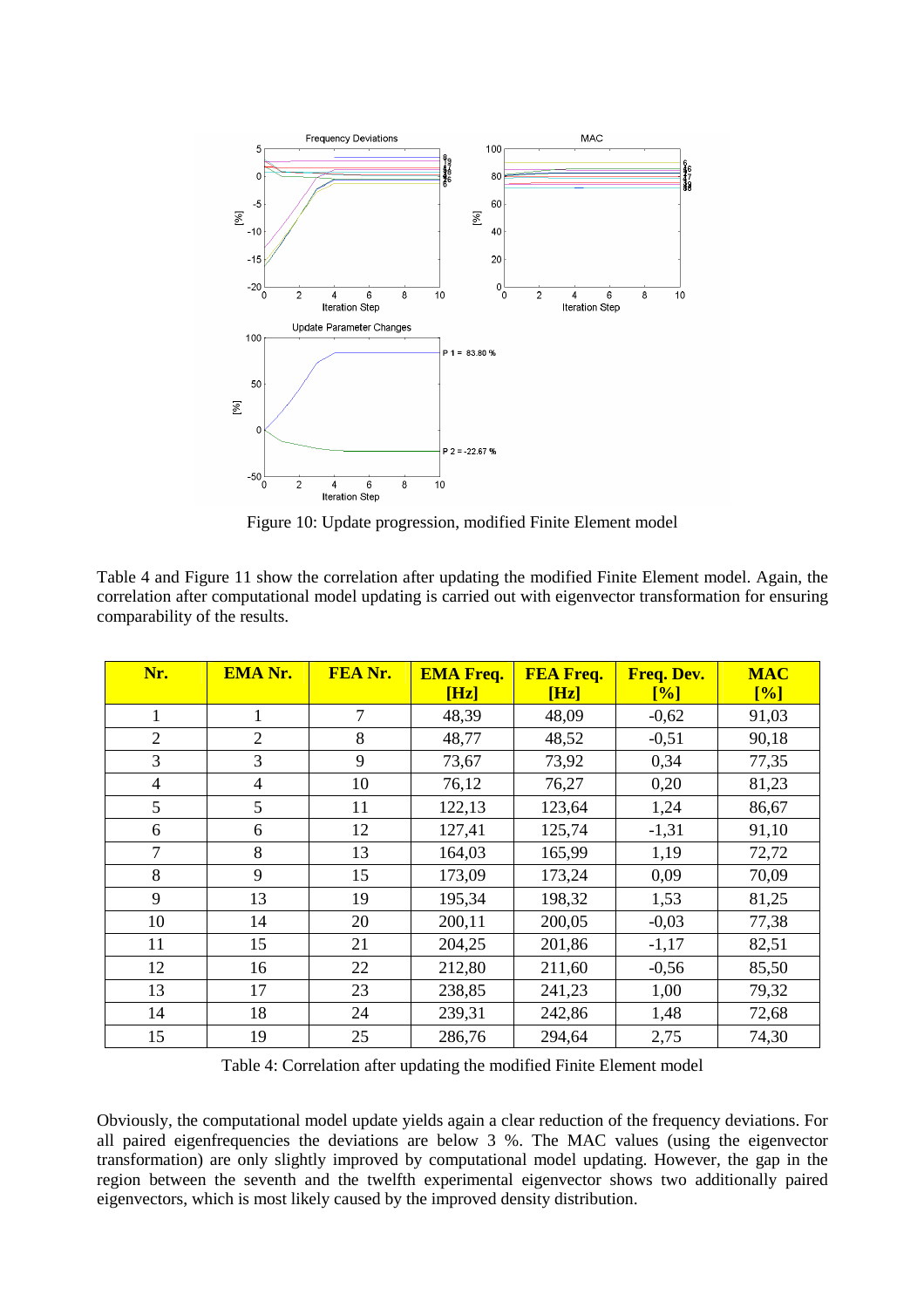

Figure 11: MAC matrix, after updating the modified Finite Element model

## **3.3 Update utilizing Eigenvector Transformation**

The update progression using the eigenvector transformation is depicted in Figure 12 for 10 iteration steps. The employed model is again based on the initial model described in section 3.1. Convergence is reached after five iteration steps and the parameter changes are again similar to those in the other two update runs.



Figure 12: Update progression, eigenvector transformation applied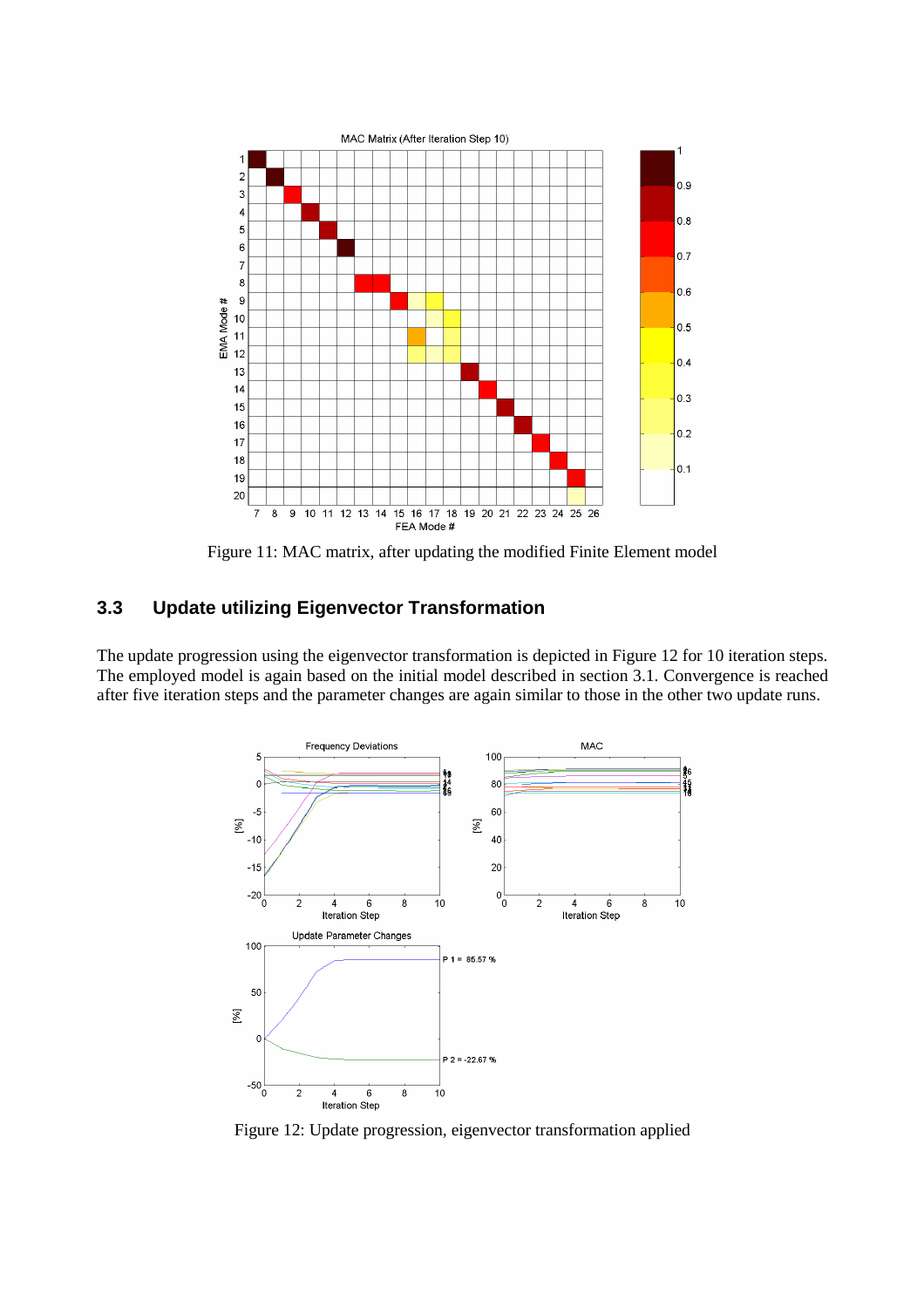Table 5 and Figure 13 show the correlation after updating with eigenvector transformation. Again, an obvious decrease of the eigenfrequency deviations below 3 % is reached by using computational model updating methods. The MAC values (utilizing the eigenvector transformation) are again only slightly improved. In general, the results are comparable to those without the eigenvector transformation. Only the average frequency deviation is somewhat smaller.

| Nr.            | <b>EMA Nr.</b> | FEA Nr. | <b>EMA Freq.</b><br>[Hz] | <b>FEA Freq.</b><br>[Hz] | Freq. Dev.<br>$\lceil\% \rceil$ | <b>MAC</b><br>[%] |
|----------------|----------------|---------|--------------------------|--------------------------|---------------------------------|-------------------|
|                |                | 7       | 48,39                    | 48,27                    | $-0,26$                         | 91,04             |
| $\overline{2}$ | 2              | 8       | 48,77                    | 48,58                    | $-0,39$                         | 90,17             |
| 3              | 3              | 9       | 73,67                    | 73,76                    | 0,12                            | 77,15             |
| $\overline{4}$ | 4              | 10      | 76,12                    | 75,66                    | $-0,60$                         | 81,23             |
| 5              | 5              | 11      | 122,13                   | 124,72                   | 2,12                            | 86,13             |
| 6              | 6              | 12      | 127,41                   | 125,48                   | $-1,51$                         | 90,90             |
| 7              | 13             | 19      | 195,34                   | 199,06                   | 1,91                            | 77,02             |
| 8              | 14             | 20      | 200,11                   | 200,91                   | 0,40                            | 74,98             |
| 9              | 15             | 21      | 204,25                   | 201,24                   | $-1,47$                         | 81,28             |
| 10             | 16             | 22      | 212,80                   | 210,44                   | $-1,11$                         | 89,29             |
| 11             | 17             | 23      | 238,85                   | 242,69                   | 1,61                            | 78,05             |
| 12             | 18             | 24      | 239,31                   | 243,62                   | 1,80                            | 73,66             |

Table 5: Correlation after updating with eigenvector transformation



Figure 13: MAC matrix, after updating with eigenvector transformation